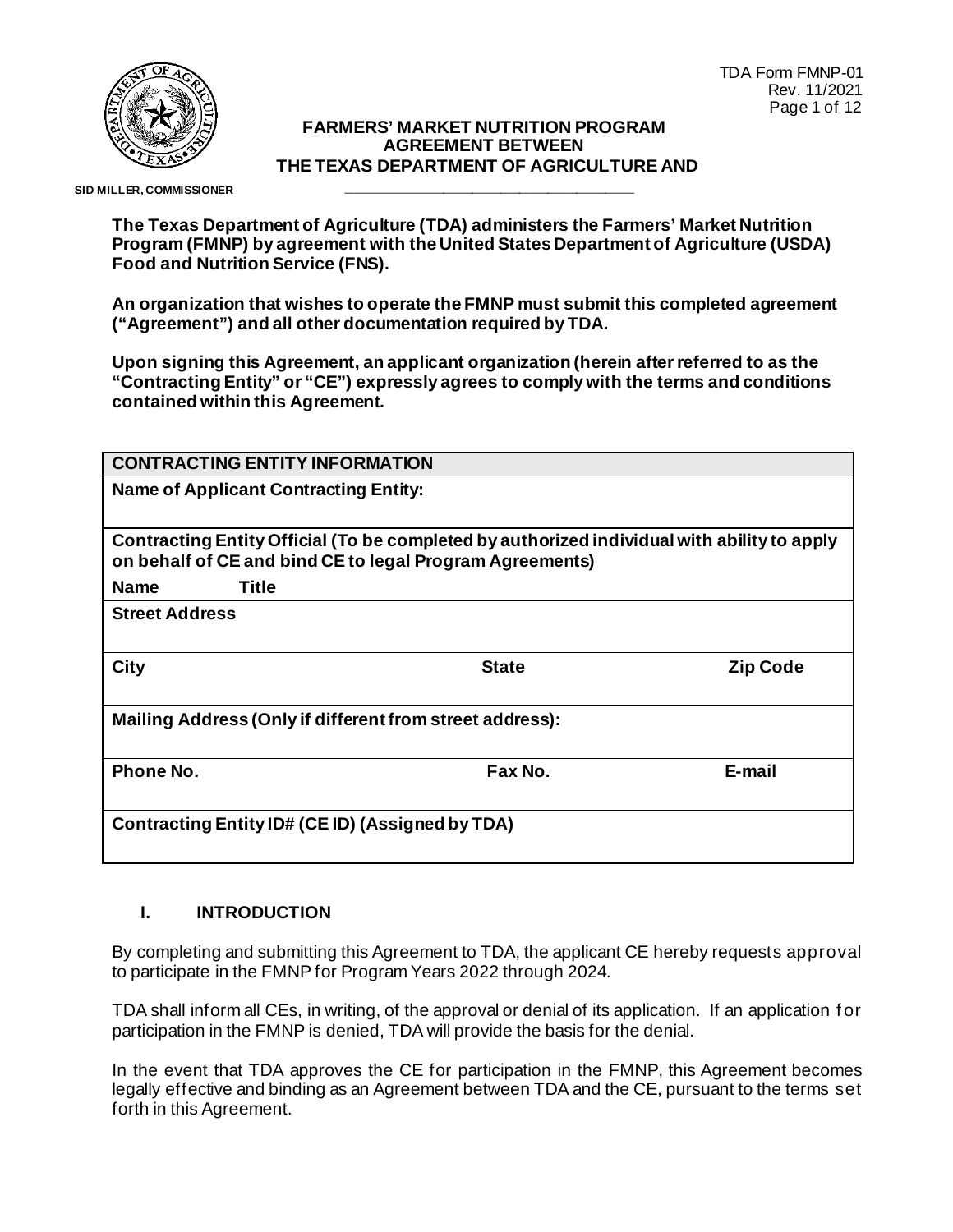## **II. DEFINITIONS**

For purposes of this Agreement:

- A. *Contracting entity* means any nonprofit entity or local government agency with issues FMNP vouchers.
- B. *Program* or *FMNP* means the WIC Farmers' Market Nutrition Program authorized by section 17(m) of the Child Nutrition Act of 1966 (CNA) (42 U.S.C. 1786(m)), as amended. The Special Supplemental Nutrition Program for Women, Infants and Children (WIC) is authorized by section 17 of the CAN, as amended. Within section 17, section  $17(m)$ authorizes the FMNP.
- C. *Participant* means the person receiving FMNP benefits. Such person must be a woman, infant over 4 months of age, or child, who receives benefits under the WIC Program or is on the waiting list to receive benefits under the WIC Program.
- D. *Voucher* means a coupon, voucher, or other negotiable financial instrument by which benefits under the FMNP are transferred to participants.

## **III. AGREEMENT**

This Agreement specifies the rights and responsibilities of TDA and CE (collectively, the parties) in the FMNP as administered in Texas by TDA for Program Years 2022 through 2024.

By signing this Agreement, the parties are bound by its terms and conditions until its ending date, unless terminated earlier. This Agreement may be terminated under the following circumstances: (1) for cause by either party; (2) by mutual consent of both parties; (3) by either party upon thirty (30) days written notice to the other party, or (4) notwithstanding any other provision of this Agreement, if funds for the continued fulfillment of this Agreement by TDA are at any time not available or are insufficient, through failure of any entity to appropriate funds or otherwise, then TDA will have the right to terminate this Agreement at no additional cost and with no penalty whatsoever by giving written notice documenting the lack of funding.

## **IV. TERM**

This Agreement shall take effect or upon signature by both parties, and shall expire on December 31, 2024, unless it is terminated earlier in accordance with its terms.

## **V. CONSIDERATION**

In consideration for the services rendered by CE pursuant to this Agreement, TDA agrees to pay CE for each valid FMNP voucher submitted. Valid voucher submission requires use of the FMNP claim for reimbursement form within thirty (30) days of CE's receipt of any voucher, with the exception of an absolute voucher filing deadline of December 15<sup>th</sup> of each Program Year.

TDA may deem submitted FMNP Vouchers as invalid for payment for any of the following reasons:

- 1. Request for payment from CE to TDA is postmarked after December  $15<sup>th</sup>$  of the applicable Program Year.
- 2. Any required signatures are missing or any signatures and/or dates are missing or determined by TDA to be forged or improperly altered.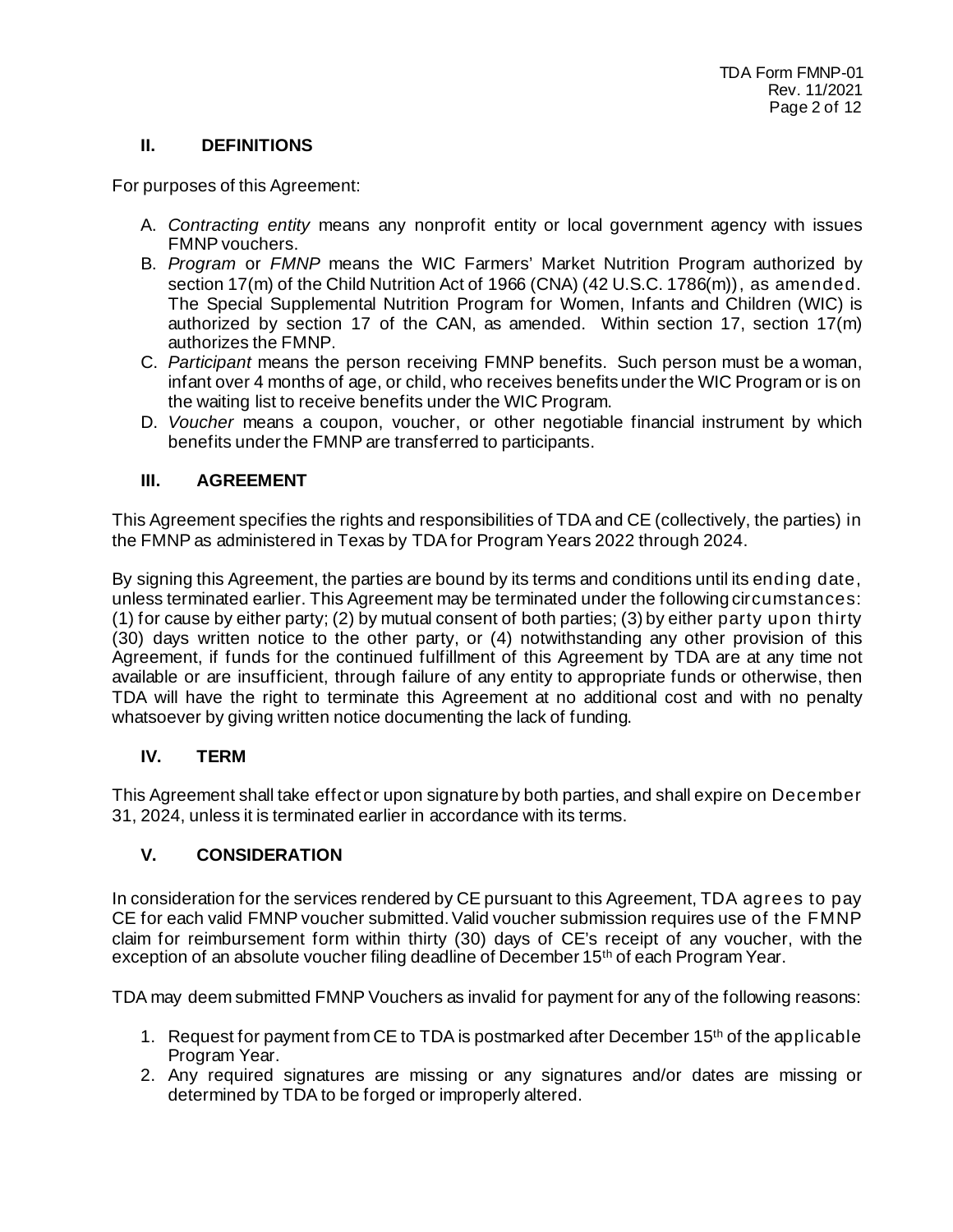- 3. The voucher has been accepted for transaction before or after the "Dates of Use" printed on the voucher.
- 4. Unauthorized foods, non-food items, and/or cash have been issued in exchange for the voucher.
- 5. Voucher has been accepted for less than its stated value.
- 6. The FMNP vendor number is missing from the voucher, or determined by TDA to be forged or improperly altered.

In addition to paying CE for each valid claim properly submitted to TDA, if funds are available, TDA will pay to CE a rate not to exceed \$0.90 per voucher redeemed by the CE for administering the FMNP, including the distribution, collection and payment of FMNP Vouchers. Payment will be made for allowable expenses of the Program Year upon receipt of a properly submitted claim for reimbursement. TDA will pay CE in accordance with the Texas Prompt Payment Act, Texas Gov't Code Chapter 2251.

# **VI. RIGHTS AND RESPONSIBILITIES OF TDA**

TDA agrees to:

- 1. Distribute FMNP vouchers to CE. Vouchers are for a one-time benefit, numbered sequentially, issued in \$30.00 increments, and are to be issued to qualifying FMNP participants for redemption at qualifying farmers' markets.
- 2. Train the CE on the requirements of the FMNP prior to the start of the FMNP. Training will be offered at a time and place that is mutually convenient to the parties.
- 3. Provide technical assistance to CE, as needed. Technical assistance will be in accordance with FMNP requirements and as set forth above in Article VI. 2 of this Agreement.
- 4. Provide FMNP services to CE without charge.
- 5. Comply with the Civil Rights and nondiscrimination requirements of the USDA as codified in 7 CFR § 248.7 to ensure that no FMNP participant is excluded from participation in, or denied the benefits of, the FMNP on the grounds of race, color, national origin, sex, disability, or age. Pursuant to 7 CFR § 248.7, USDA "determined that the WIC data collection effort is sufficient to fulfill the racial/ethnic data collection requirement for the FMNP." Therefore, CEs are not required to collect additional racial/ethnic data.
- 6. Monitor the CE's issuance of vouchers according to FMNP requirements during the CE's normal hours of operation.
- 7. Respond to CE inquiries promptly.
- 8. Reimburse CE for valid vouchers filed in a timely and proper manner in accordance with Article V of this Agreement.
- 9. Ensure the confidentiality of participant information and only share confidential participant information on a need to know basis for operation of the FMNP pursuant to the provisions of 7 CFR § 246.26.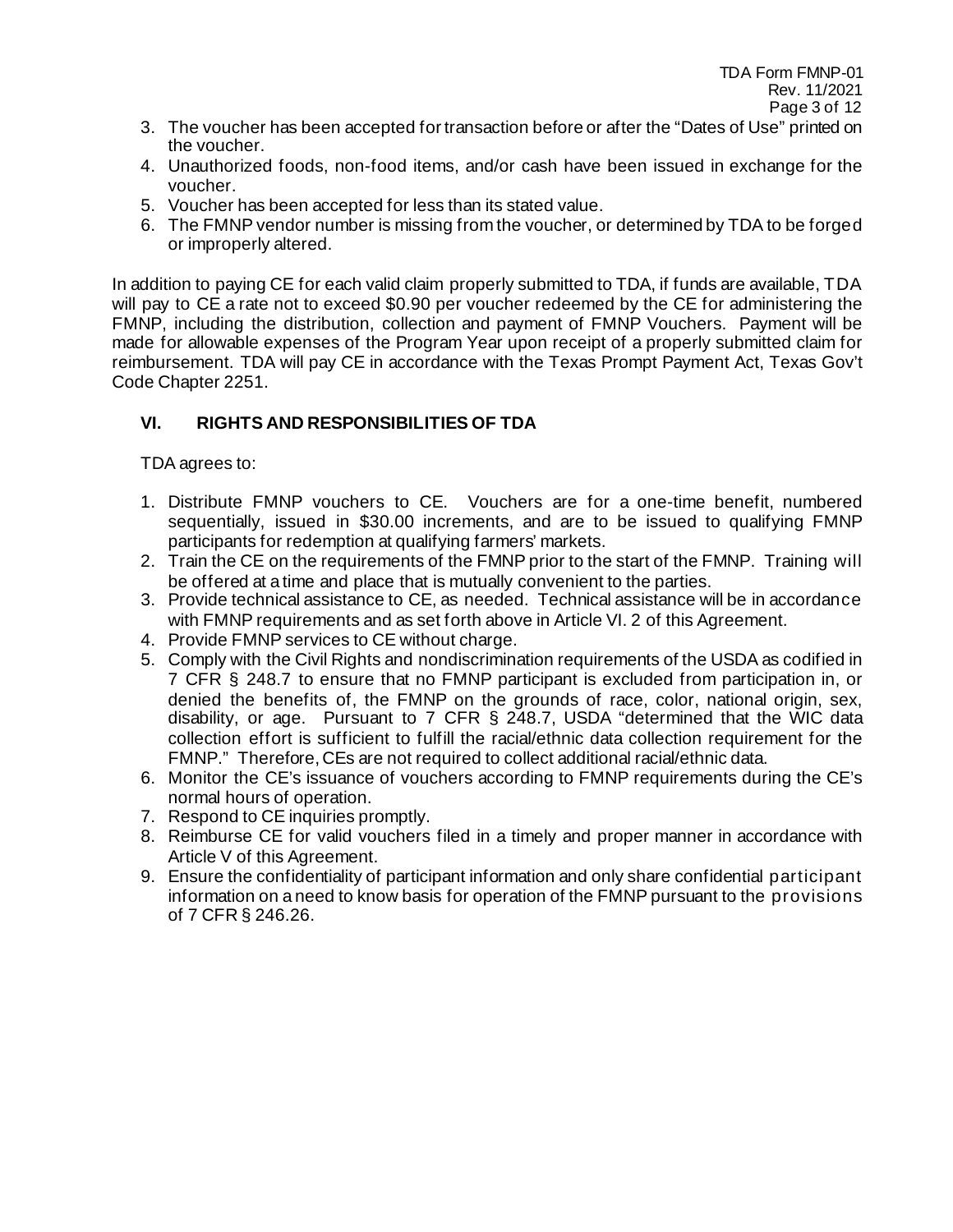#### **VII. RIGHTS AND RESPONSIBILITIES OF CONTRACTING ENTITY (CE)** CE agrees to:

- 1. Operate the FMNP in accordance with all FMNP regulations in 7 CFR Part 248, as well as:
	- a. 2 CFR Part 200, *Uniform Administrative Requirements, Cost Principles, and Audit Requirements for Federal Awards*;
	- b. FNS instructions, policy memoranda, guidance, and other written directives applicable to FMNP;
	- c. Applicable Texas law, statutes, rules, and regulations;
	- d. Policy and procedures as issued and amended by TDA; and
	- e. Other laws described herein.

CE further agrees to operate the FMNP as described in its application documents, policy statement(s), and supporting documents, and approved amendments to the application or this Agreement.

- 2. Distribute FMNP vouchers to CE's sub-agencies and other organizations, as applicable. Vouchers are for a one-time benefit, numbered sequentially, issued in \$30.00 increments, and are to be issued to qualifying FMNP participants for redemption at qualifying f armers' markets.
- 3. Comply with all FMNP requirements for receiving, handling, distributing, and redeeming vouchers.
- 4. Ensure that all vouchers are distributed to eligible participants without regard to race, color, national origin, sex, age, or disability.
- 5. Ensure that FMNP vouchers are redeemed only by participating Farmers' Market Associations, and within program dates.
- 6. Refuse to validate any FMNP vouchers from unqualified Farmers' Market Associations.
- 7. Certify the eligibility of applicants who apply for FMNP.
- 8. Ensure confidentiality of applicant and participant information and only share confidential applicant and participant information on a need to know basis for operation of the FMNP pursuant to the provisions of 7 CFR § 246.26.
- 9. Reconcile FMNP vouchers by identifying the disposition of all FMNP vouchers as properly redeemed, lost or stolen, expired, or not matching issuance records.
- 10. Notify FMNP applicants and participants of their right to a fair hearing, as applicable.
- 11. Allow representatives of TDA and the USDA to review its site operations and records.
- 12. Maintain full and complete records concerning FMNP operations for a minimum of three (3) years following the date of submission of the final expenditure report for the period to which the report pertains, or until all issues involving litigation, claim, negotiation, audit or other action are resolved, which ever is later, as required by 7 CFR Part 248 and state and federal regulations.
- 13. Attend FMNP training sessions required by TDA.
- 14. Provide FMNP training to CE's sub-agencies and other organizations, as applicable and as required by TDA.
- 15. Provide FMNP technical assistance to CE's sub-agencies and other organizations upon request.
- 16. Upon request from TDA, provide all available information to assist TDA in tracking the impact of the FMNP on women, infants, children and/or farmers' markets.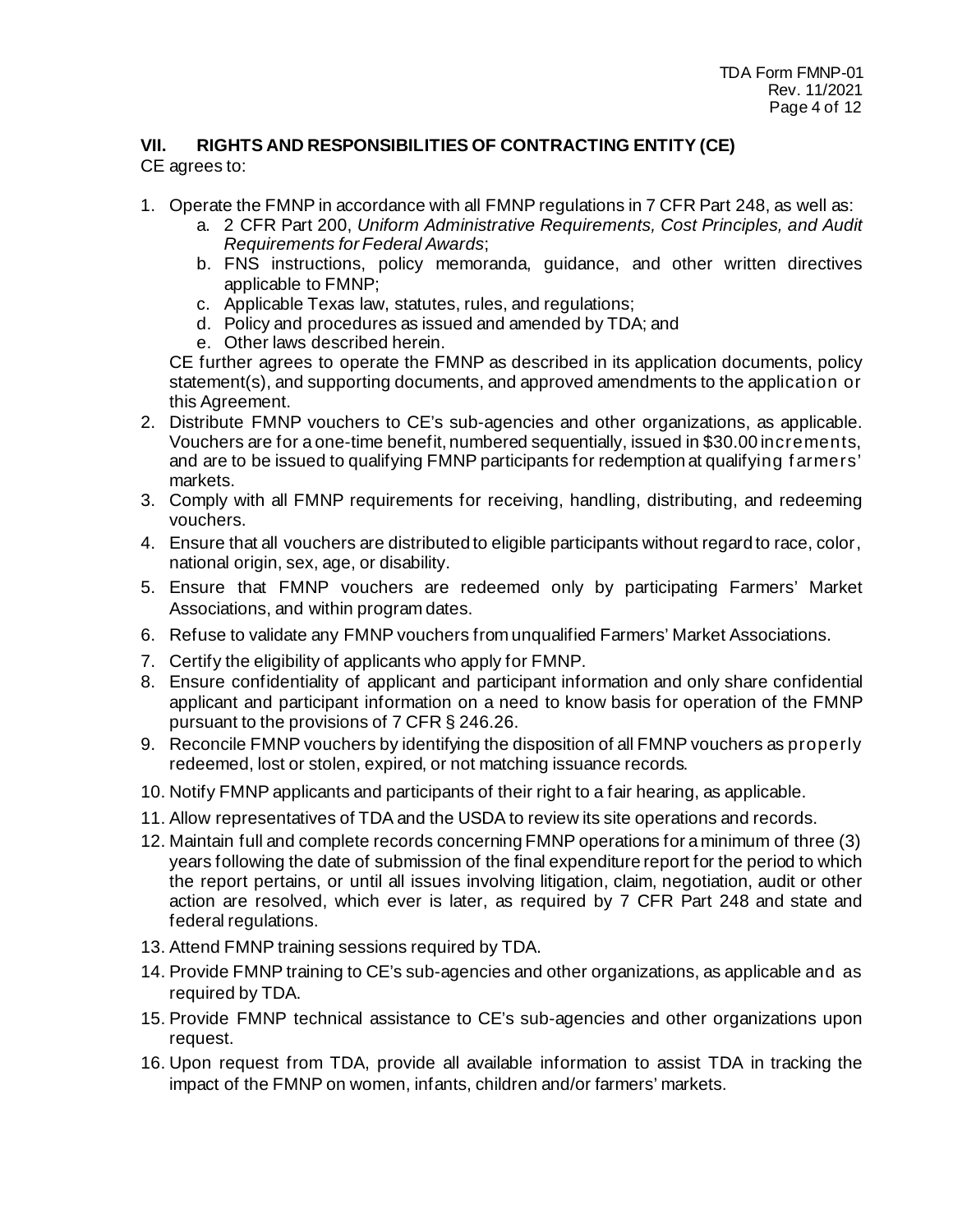- 17. Notify TDA when and if any farmer's market ceases operation prior to the end of the applicable Program Year.
- 18. Upon request from TDA, provide all information to assist TDA in its compilation of annual reports to USDA, Food and Nutrition Service (FNS).
- 19. Cooperate fully with TDA monitoring for compliance with FMNP requirements.
- 20. Promptly report any suspected abuse of or non-compliance with FMNP requirements and cooperate in any resulting monitoring or investigation.
- 21. Reimburse TDA for any vouchers transacted in violation of this Agreement, or any vouchers that were redeemed but cannot be traced to a valid participant or authorized farmer, or farmer's market association in accordance with 7 CFR § 248.20.
- 22. Comply with the Civil Rights and non-discrimination requirements of the USDA as codif ied in 7 CFR § 248.7; in particular, to ensure that no FMNP participant shall be excluded f rom participation in, or denied the benefits of, the FMNP on the basis of race, color, national origin, sex, disability, or age. Pursuant to 7 CFR § 248.7, USDA "determined that the WIC data collection effort is sufficient to fulfill the racial/ethnic data collection requirement for the FMNP." Therefore, the CE is not required to collect additional racial/ethnic data.
- 23. Notify participating Farmers' Market Associations of any violations of FMNP requirements that require sanctions in a written notice of adverse action. Sanction participating Farmers' Market Associations for sanctionable violations of FMNP requirements, as defined in the TDA-issued FMNP Handbook.
- 24. Provide TDA with thirty (30) days' written notice if terminating this Agreement without mutual consent.
- 25. Ensure that all available FMNP vouchers are distributed to participants no later than September 30th of the applicable Program Year.
- 26. Submit all claims for reimbursement to TDA no later than December 15th of the applicable Program Year.

# **VIII. APPEAL PROCEDURES**

Both Parties agree to be bound by the following appeal procedures, as defined in this section.

- 1. Actions subject to appeal. Pursuant to 7 CFR § 248.16, the following adverse actions are subject to appeal: (1) a participant's disqualification or suspension of FMNP benefits; (2) an action of TDA which disqualifies a CE from participating in the FMNP; (3) any of the following actions affecting a farmer or farmers' market: denial of an application to participate in the FMNP; imposition of a sanction for noncompliance; or disqualification from participation in the FMNP.
- 2. Parties capable of taking adverse action. TDA, each CE administering the program, and each FMA have the administrative authority to take adverse action against their respective contracting parties operating the FMNP. In the event that any adverse action taken by any entity participating in the FMNP in Texas is subject to appeal, TDA will control and conduct the subsequent hearing, as defined herein.
- 3. Actions not subject to appeal. Pursuant to 7 CFR § 248.16, expiration of an Agreement to participate in FMNP is not subject to appeal.
- 4. Notice of adverse action. Any entity taking an adverse action shall issue a written notice. Such notice shall: (1) state the cause for the action; (2) state the effective date of the action; (3) state whether the adverse action will be postponed until a decision in the appeal is made, if the adverse action is appealed; and (4) state the procedure for requesting a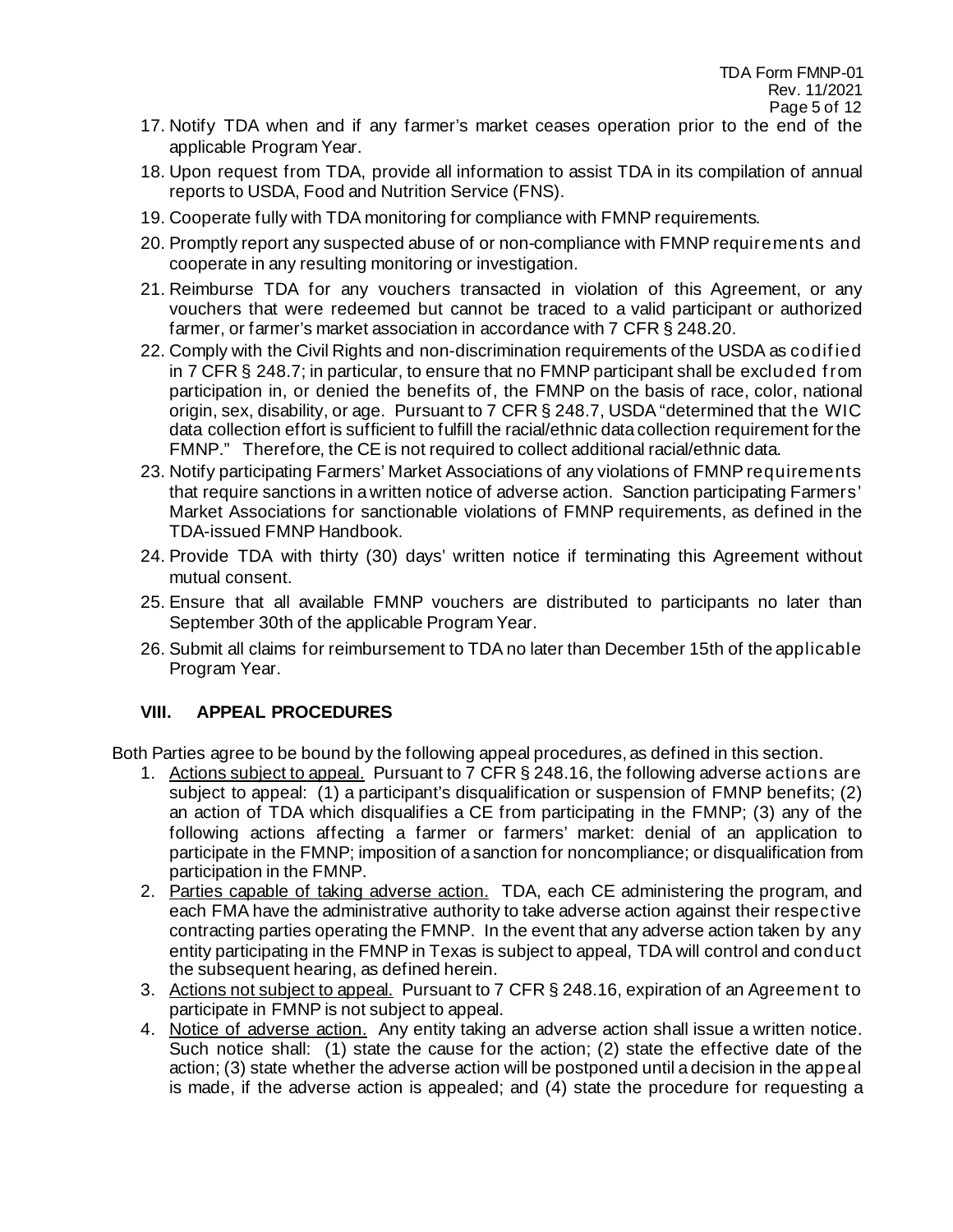hearing. This written notification must be provided to the entity or participant not less than fifteen (15) calendar days in advance of the effective date of the action.

- 5. Opportunity to reschedule. Pursuant to 7 CFR § 248.16, each appellant shall be provided at least one opportunity to reschedule the hearing date upon specific request to TDA. Only one such rescheduling opportunity will be provided.
- 6. Appeal procedures. A party wishing to appeal an adverse action must make a written request for appeal within ten (10) days from the date on which the notice of action is received. The written appeal request must clearly identify the action being appealed and include a photocopy of the notice of adverse action. TDA will acknowledge the receipt of the request for an appeal within five (5) days of its receipt of the appeal request.
- 7. Submission of requests for appeal:
	- 1 Requests for appeal may be mailed or faxed to: Texas Department of Agriculture, Legal Division, Attn: Docket Clerk; PO Box 12847; Austin, Texas; 78711; Fax Number (800) 909-8530.
	- 2 Requests for appeal may be sent via overnight delivery service to: Texas Department of Agriculture, Legal Division, Attn: Docket Clerk; 1700 North Congress, 11th Floor; Austin, Texas, 78701.
- 8. Review of record. The case record must be available for review prior to the hearing.
- 9. Hearing. TDA will conduct the hearing within fourteen (14) days of receiving the appeal request, unless an additional seven (7) days is needed to accommodate one permitted request to reschedule a hearing. Both parties shall be provided with the opportunity to confront and cross-examine adverse witnesses; the opportunity to be represented by counsel, or in the case of an appeal filed by a FMNP participant, by a representative designated by the participant, if desired.
- 10. Postponement pending decision. Pursuant to 7 CFR § 248.16(c), an adverse action may, at TDA's option, be postponed until a decision is rendered in the appeal.
- 11. Decision. An impartial decision maker will render a written determination on the outcome of the appeal, such decision being based solely on the evidence presented at the hearing and the statutory and regulatory provisions governing the FMNP. TDA shall issue a written determination on the outcome of the appeal to all parties no later than sixty (60) days from the date of receipt of the request for an appeal by TDA. The determination issued by TDA is the final administrative determination to be afforded to an appellant.

## **IX. MISCELLANEOUS**

- 1. Any delegation by CE to a third party of any of the duties and responsibilities imposed by his Agreement shall not relieve CE of its responsibility to TDA for the proper performance of this Agreement. CE cannot subcontract or assign any of its duties under this Agreement without advance written notice to TDA and prior written approval of TDA, which shall not be unreasonably withheld. CE will include all provisions that may be necessary to accomplish all requirements of this Agreement in its employment policies and contracts and subcontracts, and shall require its subcontractors to do the same.
- 2. Records, Reports, Audits, and Contract Monitoring:

**2.1**: CE agrees to retain all financial records, supporting documents, statistical records, and all other records pertinent to this Agreement for a period of three (3) years, which includes the current year, with one qualification: If any litigation, claim, or audit is started before the expiration of the 3-year period, the records shall be retained until all litigation, claims, or audit findings involving the records have been resolved. The retention period starts f rom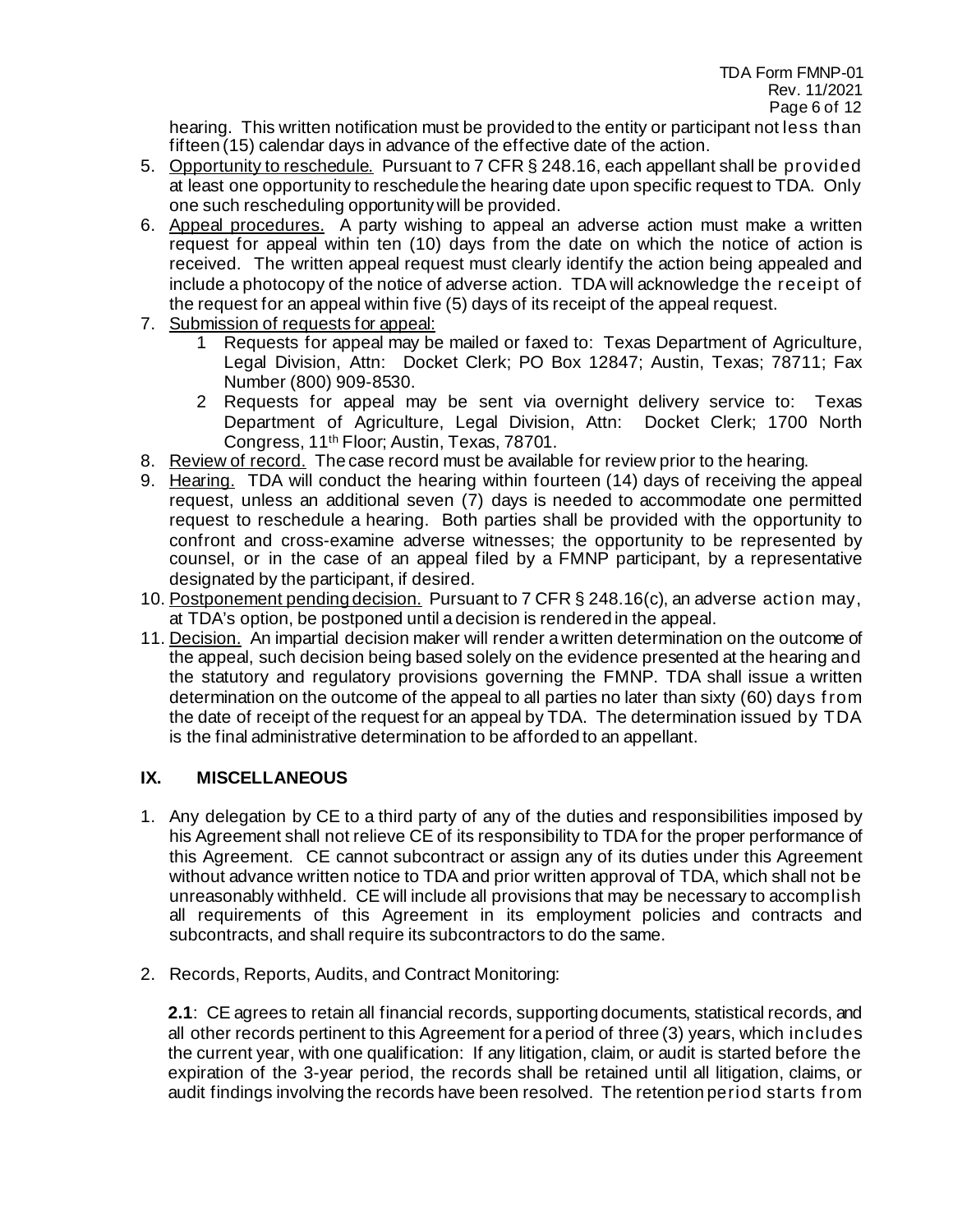the date of the submission of the final expenditure report or from the date of TDA's final payment under the agreement, whichever date is later.

**2.2**: Upon request, either party shall make all records, books, papers, documents, or recordings related to this Agreement available for inspection, audit, or reproduction during normal business hours to the Comptroller General of the United States, Texas State Auditor, and any authorized representative of the other party.

**2.3**: TDA and CE agree that the services provided under this Agreement shall be classif ied as Contracted Services for financial reporting purposes.

- 3. CE understands that acceptance of funds under this Agreement acts as acceptance of the authority of the State Auditor's Office (SAO), or any successor agency, to conduct an investigation in connection with those funds. CE further agrees to cooperate fully with the SAO or its successor in the conduct of the audit or investigation, including providing all records requested. CE will ensure that this clause concerning the authority to audit f unds received indirectly by subcontractors through CE and the requirement to cooperate is included in any subcontract it awards.
- 4. Information, documentation, and material in connection with this Agreement, other than information about applicants or participants, may be subject to public disclosure pursuant to Chapter 552 of the Texas Government Code (the "Public Information Act").
- 5. Confidential Information of Participants: Pursuant to 7 CFR § 246.26, any information about a participant in the WIC program which identifies a participant and/or a family member, is confidential, regardless of the original source and exclusive of previously applicable confidentiality provided in accordance with other federal, state or local law. **TDA expressly restricts the use and disclosure of confidential participant information ONLY to persons directly connected with the administration or enforcement of the FMNP whom TDA determines have a need to know the information for program purposes.**
- 6. Technology Requirements for Confidentiality: The CE hereby agrees to implement the following information technology standards to ensure the confidentiality of participant information.
	- **6.1** Network Security: CE agrees to maintain network security which includes the use of a firewall, unique user names and passwords to access network resources. CE agrees to provide maintenance of a secure processing environment, and acknowledges that this includes, but is not limited to, the timely application of patches, fixes, and updates to operating systems and applications.
	- **6.2** Data Security: CE agrees to preserve the confidentiality, integrity, and accessibility of TDA data in motion or at rest with administrative, technical, and physical measures that conform to generally recognized industry standards and best practices.
	- **6.3** Data Storage: CE agrees that any and all TDA data will be stored, processed, and maintained solely on designated computers/servers and that no TDA data will be transferred to any portable or laptop computing device or any portable storage medium, unless that device or storage medium is in use as part of the CE's designated backup and recovery processes and encrypted in accordance with the Data Encryption provision below.
	- **6.4** Data Transmission: CE agrees that any and all electronic transmission or exchange of system and application data with TDA shall take place via secure means (HTTPS or SFTP or equivalent).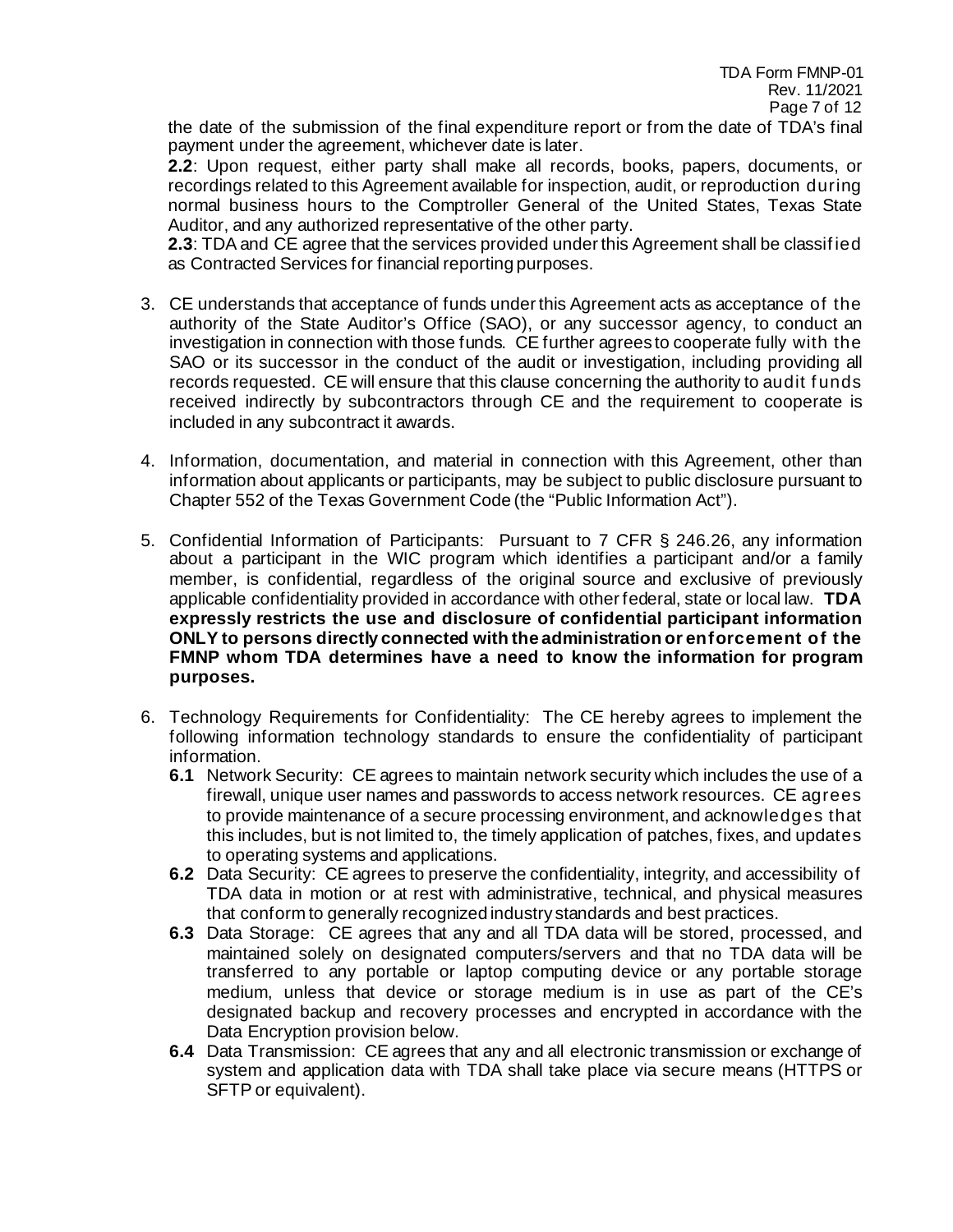- **6.5** Data Encryption: CE agrees to store all TDA data in encrypted form, using a commercially supported encryption solution. CE further agrees that any and all TDA data defined as personally identifiable information under the regulations is likewise encrypted. Encryption solutions will be deployed with no less than a 128-bit key.
- **6.6** Data Re-Use: CE agrees that any and all data exchanged shall be used expressly and solely for the purposes enumerated in the Agreement. Data shall not be distributed, repurposed, or shared across other applications, environments, or business units of CE. CE further agrees that no TDA data of any kind shall be transmitted, exchanged, or otherwise passed to other vendors or interested parties except as specifically required to operate the FMNP on a need to know basis. Any other release of information requires specific agreement in writing by TDA.
- **6.7** End of Agreement Data Handling: Notwithstanding the recordkeeping and retention requirements in Article IX. of this Agreement, CE agrees that upon termination of the Agreement it shall erase, destroy, and render unrecoverable all TDA data and certify in writing that these actions have been completed within thirty (30) days of termination of this agreement or within seven (7) days of the request of an authorized TDA official, whichever comes first. The conditions in this paragraph apply only to TDA-provided data.
- **6.8** Security Breach Notification:
	- **6.8.1** CE agrees to comply with all applicable laws that require the notification of individuals in the event of unauthorized release of personal identification information or other event requiring notification.
	- **6.8.2** In the event of a breach of any of CE's security obligations or other event requiring notification under applicable law, CE agrees to notify the following individuals:

Information Security Officer Financial Services Division Texas Department of Agriculture 800-835-5832

Assistant Commissioner Food and Nutrition Division Texas Department of Agriculture 877-839-6325

- 7. CE employees, interns, volunteers, subcontractors, and all other individuals involved in providing services under this Agreement do not have an employer-employee relationship with TDA. TDA shall not be responsible for the Federal Insurance Contribution Act (FICA) payments, federal or state unemployment taxes, income tax withholding, Workers Compensation Insurance payments, or any other insurance payments, nor will TDA furnish any medical or retirement benefits, any paid vacation, any sick leave, or any other benefit paid to or on behalf of CE.
- 8. This Agreement contains the entire agreement between the parties with relation to the transaction. There have been and are no covenants, agreements, representations, warranties, or restrictions between the parties related to the transaction, other than those specifically set forth in this Agreement.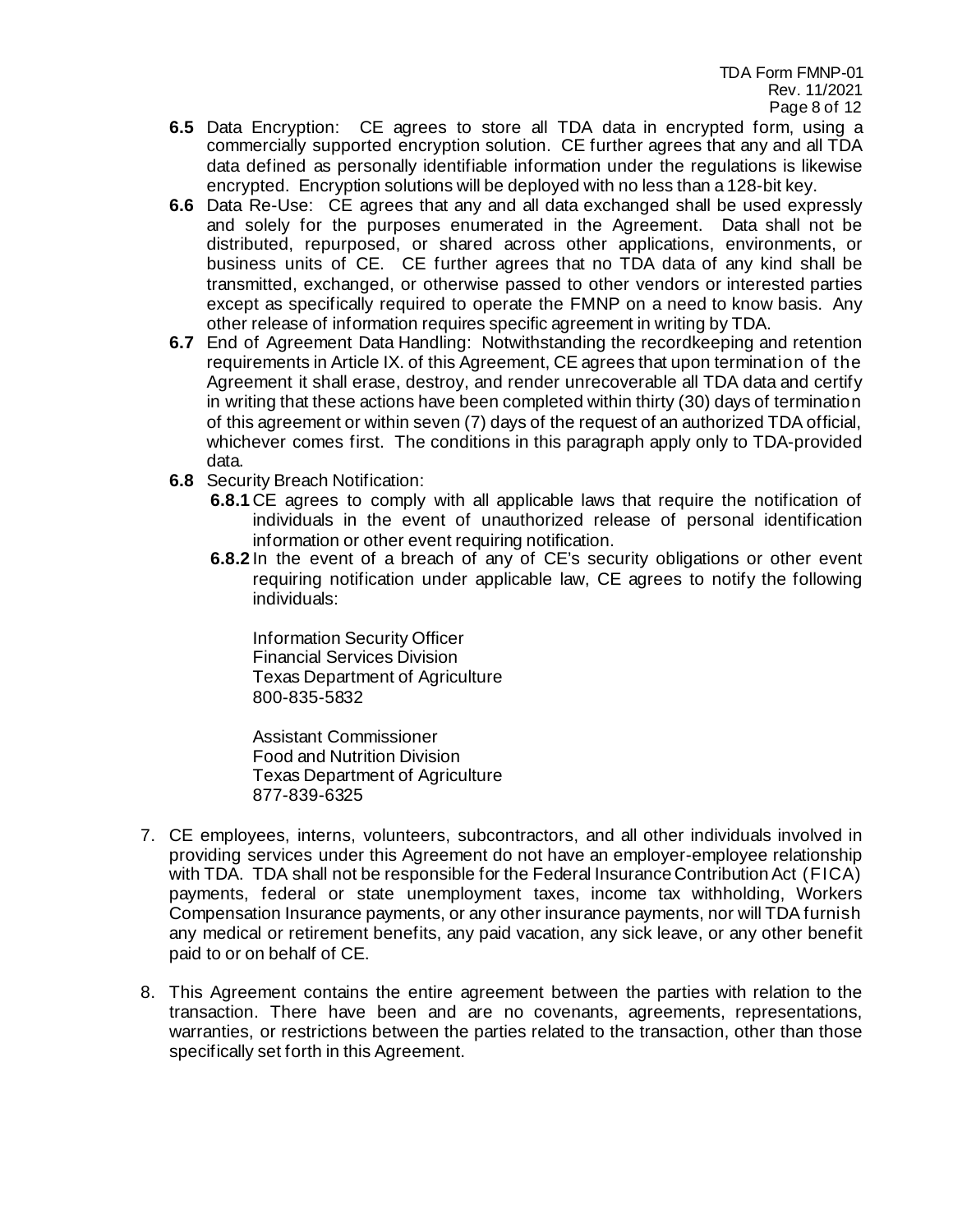- 9. If one or more of the provisions of this Agreement is held invalid, unenforceable, or illegal in any respect, the remainder of the Agreement and its application to the parties shall remain valid and in full force and effect.
- 10. Both parties affirm that the persons signing this Agreement are authorized to bind the respective parties.
- 11. No waiver, whether expressed or implied, shall be construed as a continuing waiver unless it is specifically described in writing as a continuing waiver.
- 12. "Time is of the Essence" will apply to all time limits stated in the Agreement.
- 13. This Agreement shall be interpreted according to the laws of the State of Texas except as may be otherwise provided for in this Agreement. Venue shall be in Travis County, Texas.
- 14. This Agreement may be amended only by written agreement signed by TDA and CE.

## **X. DISQUALIFICATIONS/SANCTIONS**

- 1. CE shall be aware that fraud, misuse of program funds and/or data, or deliberate diversion of FMNP funds from FMNP purposes may be considered by TDA to be a sanctionable violation of FMNP requirements.
- 2. CE may be subject to sanctions for any FMNP abuse or violation of FMNP requirements. The sanction may include any one or a combination of the following: (1) disqualification not to exceed one year; (2) repayment of funds; (3) monetary penalty.
- 3. TDA may deny payment for improperly handled FMNP vouchers. This determination is made at TDA's discretion.
- 4. TDA shall notify CE in writing, fifteen (15) calendar days prior to the disqualification effective date. TDA maintains no obligation to reinstate CE's authorization after disqualification. CE must reapply to participate in the FMNP.
- 5. A CE who commits fraud or abuse of the FMNP is liable for prosecution under applicable federal, State, or local laws.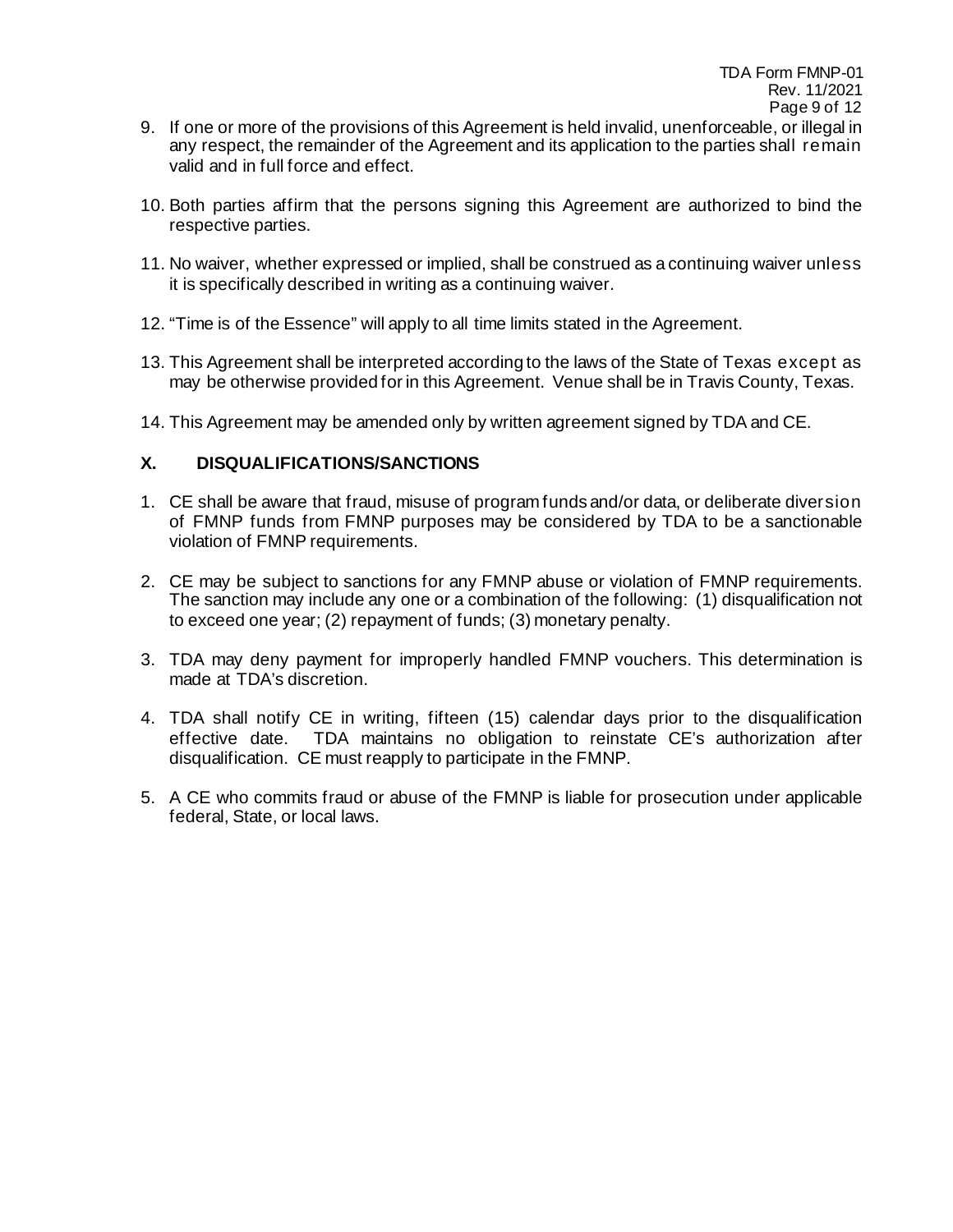## **XI. ACKNOWLEDGEMENTS AND CERTIFICATIONS**

CE acknowledges and certifies:

- 1. Annual payment of Texas franchise taxes is current, if CE is subject to the State of Texas franchise tax. A false statement regarding franchise tax status shall be treated as a material breach of this Agreement and may be grounds for termination of this Agreement at the option of TDA. If franchise tax payments become delinquent during the Agreement term, payments under this Agreement will be held until the CE's delinquent franchise tax is paid in full.
- 2. That neither it nor its principals are presently debarred, suspended, proposed for debarment, declared ineligible, or voluntarily excluded from participating in this Agreement by any federal department or agency or by the State of Texas. CE shall immediately provide written notice to the TDA if at any time the CE learns that this certification was erroneous when submitted or has become erroneous by reason of changed circumstances. CE may rely upon a certification of a subcontractor that it is not debarred, suspended, ineligible, or voluntarily excluded from the covered contract, unless it knows or has reason to know that the certification is erroneous.

CE also specifically asserts that it does not owe a single substantial debt or a number of outstanding debts to a federal or state agency. A false statement regarding the CE's status will be treated as a material breach of this contract and may be grounds for termination of this Agreement at the option of TDA.

- 3. Understanding of and compliance with the following:
	- a. No federal appropriated funds have been paid or will be paid, by or on behalf of the CE, to any person for influencing or attempting to influence an officer or employee of any agency, a Member of Congress, an officer or employee of Congress, or an employee of a Member of Congress in connection with the awarding of any f ederal contract, the making of any federal grant, the making of any federal loan, the entering into of any cooperative agreement, and the extension, continuation, renewal, amendment, or modification of any federal contract, grant, loan, or cooperative agreement.
	- b. If any funds other than federal appropriated funds have been paid or will be paid to any person for influencing or attempting to influence an officer or employee of any agency, a Member of Congress, an officer or employee of a Member of Congress in connection with this federal contract, contract, grant, loan, or cooperative agreement, the CE shall complete and submit Standard Form-LLL, "Disclosure Form to Report Lobbying," in accordance with its instructions.
	- c. The CE shall require that the language of this certification be included in the award documents for all sub-awards at all tiers (including subcontracts, sub-grants, and contracts under grants, loans, and cooperative agreements) and that all subrecipients shall certify and disclose accordingly.
	- d. CE understands that this certification is a material representation of fact upon which reliance was placed when this transaction was made or entered into. Submission of this certification is a prerequisite for making or entering into this transaction imposed by section 1352, title 31, U.S. Code. Any person who fails to file the required certification shall be subject to a civil penalty of not less than \$10,000 and not more than \$100,000 for each such failure.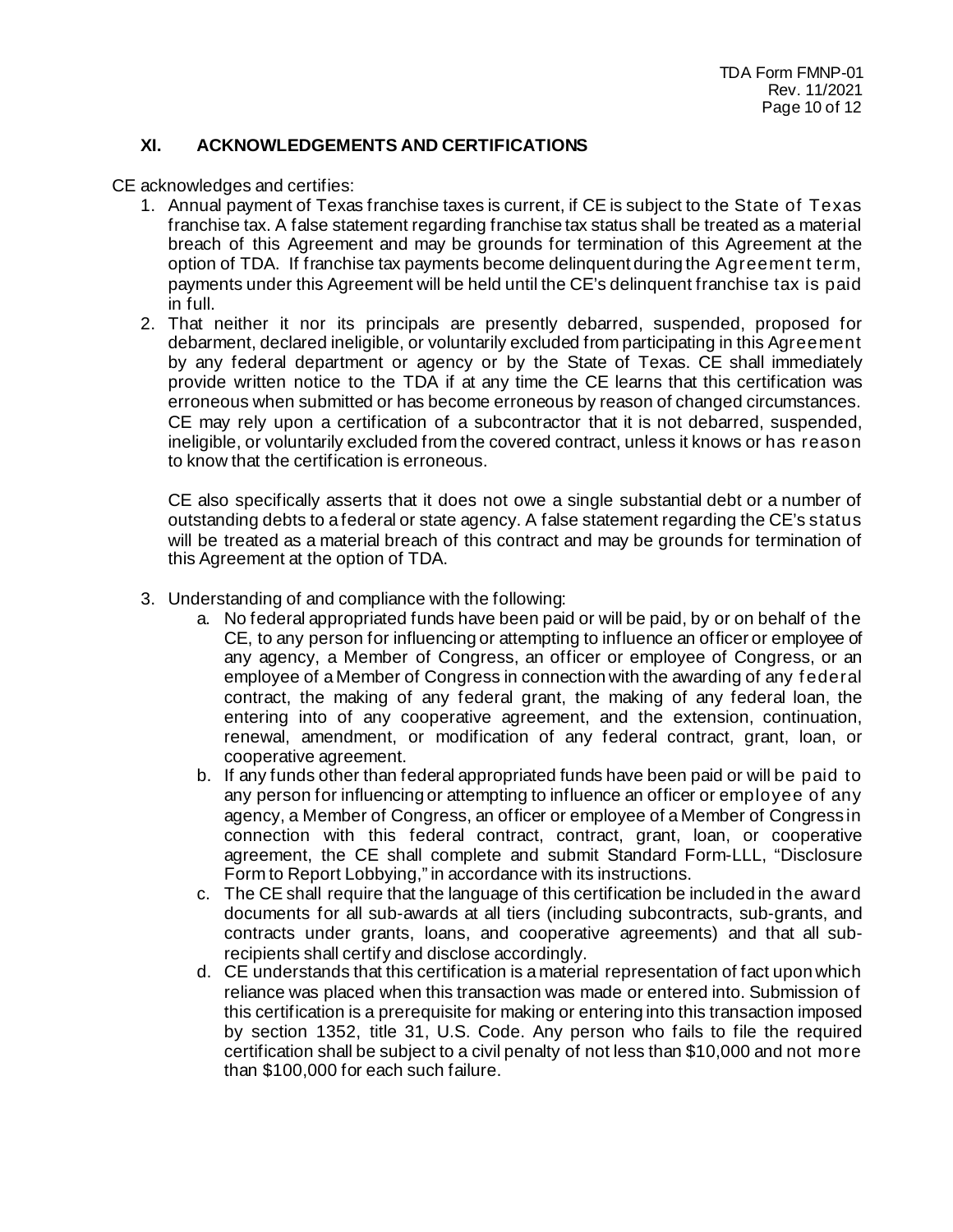- 4. Committing fraud or abuse of the FMNP may subject the CE to criminal prosecution under applicable federal, state or local laws, in addition to sanctions imposed by TDA.
- 5. The CE's suspension or disqualification from any other Food and Nutrition Service Program may result in an automatic suspension or disqualification from the FMNP.
- 6. Compliance with drug-free workplace requirements in 2 CFR Part 421, which adopts the Government-wide implementation (2 CFR Part 182) of sec. 5152-5158 of the Drug-Free Workplace Act of 1988 (Pub. L. 100-690, Title V, Subtitle D; 41 U.S.C. 701-707).
- 7. CE agrees to use any information that is received in its capacity as a contractor to the TDA – whether written or oral, formal or informal – for the following purposes only:
	- a. To provide services and/or deliverables required or requested under this Agreement;
	- b. To provide advice, opinion, or recommendation requested by the TDA in the course of fulfilling the duties prescribed under this Agreement;
	- c. To assist the TDA in developing any documents, reports, working papers, evaluations, schedules, or instructions necessary to fulfill the requirements of this Agreement.

CE further agrees to regard any such information as confidential and shall not disclose, reveal, communicate, impart, or divulge the information of any summary or synopsis of the information in any manner or any form whatsoever, except under the following circumstances:

- a. When authorized in writing by the TDA;
- b. When required by court order, subpoena, or ruling of the Attorney General of Texas;
- c. When advised by legal counsel that disclosure is required by law or legal process;
- d. When the information has previously been released to the general public by the TDA;
- e. When required to brief or inform a superior, provided the superior is informed of nondisclosure requirements.
- 8. Compliance with the requirements of Title VI of the Civil Rights Act of 1964, Title IX of the Education Amendments of 1972, Section 504 of the Rehabilitation Act of 1973, the Age Discrimination Act of 1975, Department of Agriculture nondiscrimination regulations (7 CFR Parts 15, 15a and 15b), and FNS Instructions as outlined in 7 CFR § 248.7.